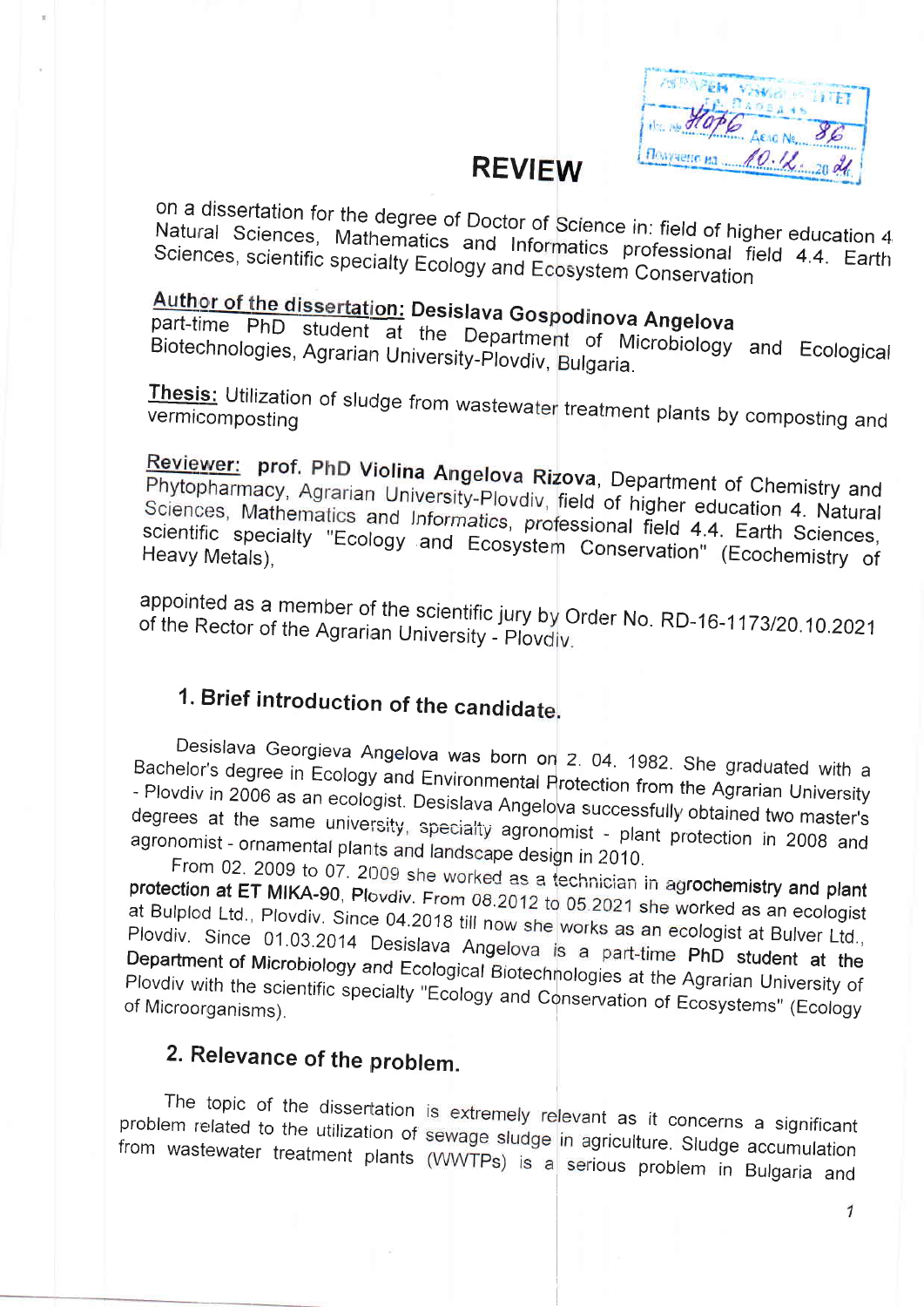worldwide. The application of sewage sludge on agricultural land, in EU Member States, complies with Directive 86/278/EU "Environmental Protection Directive". The issue of sludge recovery from wastewater treatment is an important socio-economic and environmental problem in Bulgaria and the European Union. Its importance is determined by the fact that the amount of sludge generated in the country is constantly growing. Utilisation of sewage sludge in agriculture may pose risks to the environment, as sludge may contain heavy metals and pathogenic micro-organisms. In the European Union, there are strict regulations on the recovery of sludge in agriculture, established by the European Union Directive of 1986 (Directive 86/278/EEC) and other documents to protect the environment and human health. In Bulgaria, there is a lack of in-depth research on the recovery of agricultural sludge after composting.

Composting and vermicomposting of sewage sludge at the site of its generation is an innovative approach for our country. The possibility of treating sludge at source is essential for solving the problem of sludge from small and medium-sized wastewater treatment plants, where no significant investment is required and the final product is suitable for use in agriculture.

# 3. Purpose, tasks, hypotheses and research methods.

The main purpose of this dissertation is to optimize the utilization of sludge from urban wastewater treatment plants through composting and vermicomposting and its conversion into a product useful for agriculture and the environment.

In order to achieve the above purpose, 4 tasks were set, the sequential solution of which is presented in the experimental part of the thesis. Four specific tasks subordinate to the main objective of the study are indicated. They include co-composting and vermicomposting of WWTP sludge with other biodegradable wastes from agriculture and from parks and gardens of settlements, investigation of the presence or absence of phytotoxicity of the resulting composts and vermicomposts with respect to the seeds of some plants, investigating the possibilities of using the composts and vermicomposts obtained in tomato and pepper cultivation and analysing the compliance of the quality of the composts and vermicomposts with the requirements of the Ordinance on separate collection of bio-waste and treatment of biodegradable waste.

The methodological part is well planned to achieve the set aims and objectives. A large amount of work has been carried out, including precise field and laboratory experiments. A large number of indicators have been tracked and analysed with very well chosen statistical analyses.

The influence of the resulting composts and vermicomposts on seed germination, growth and development of cress (Lepidium sativum L.) and garden pea (Pisum sativum L.) in vascular experiments was evaluated. Experiments were also conducted under field conditions with tomato (Solanum lycopersicum L.) cv. 'Miliana' and pepper (Capsicum annuum L.) cv. 'Kurtovska kappia'.

## 4. Visualization and presentation of the results.

 $\overline{c}$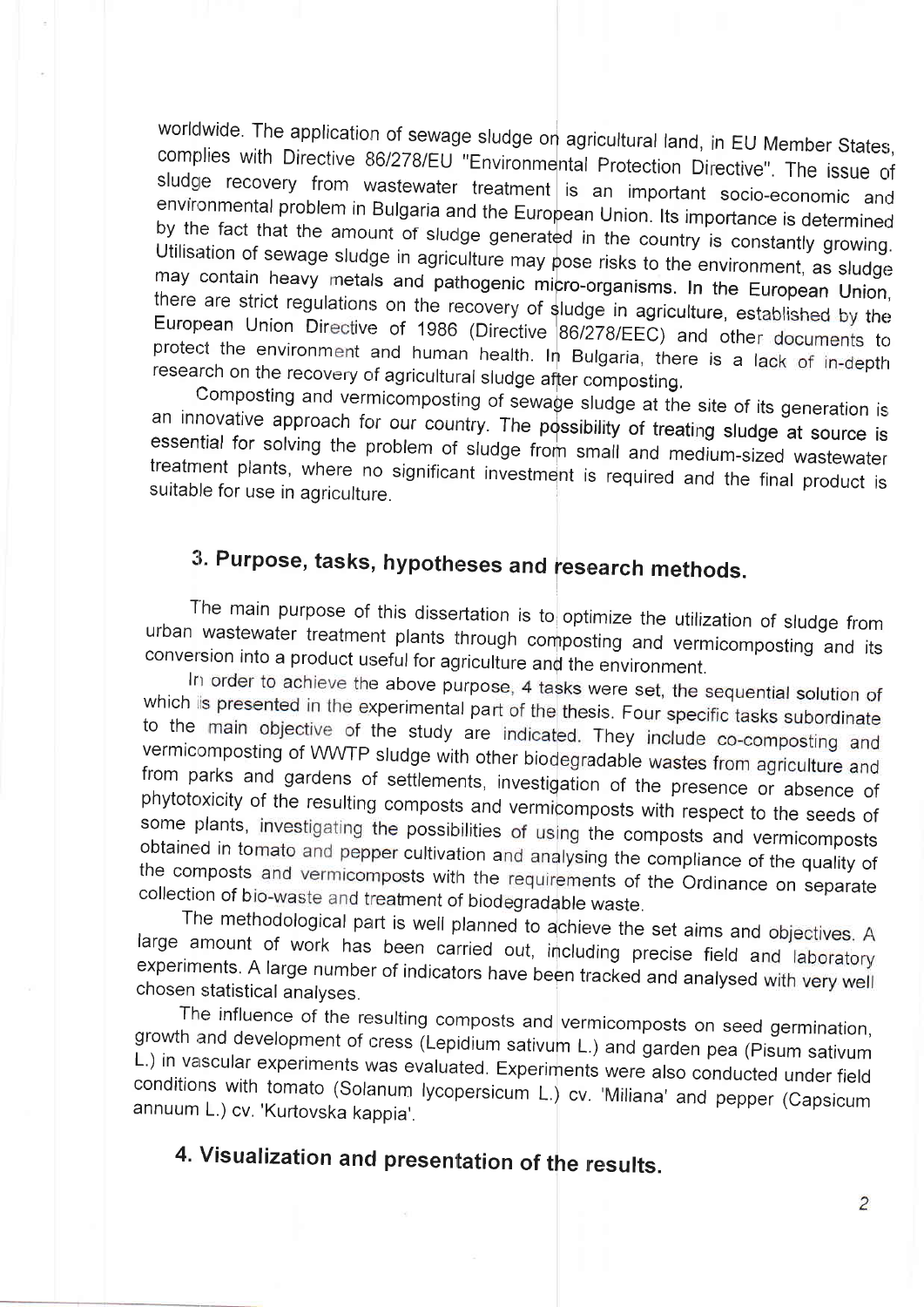The dissertation is 273 pages long, well-structured and balanced, and contains all the generally accepted sections for this type of scientific work.

The research results are very well illustrated and presented in 37 tables and 97 figures. The literature cited is related to the problem under consideration and includes 481 sources, 9 of which are in Cyrillic and 472 in Latin.

The literature review corresponds to the topic and the main directions of the thesis. The literature review is divided into subsections, which address issues related to types of biodegradation, aerobic thermophilic composting, the dynamics and stages of the composting process, the role of microorganisms involved in the composting process and factors affecting the composting and vermicomposting processes and national legislation related to the recycling of sewage sludge and its use in agriculture. The conclusion at the end of the section determines the necessity of conducting this study.

Desislava Angelova shows a good awareness of the achievements on the problem treated in the thesis, and has developed skills for the purposeful use of previous scientific achievements in her work. The dissertation is written in a high scientific style and reflects the author's ability to independently analyze and summarize results.

# 5. Discussion of results and literature used.

The results of the study, their analysis and discussion occupy an essential part of the dissertation. They are presented in a well-structured logical sequence. The analysis of the results has been carried out thoroughly, in a logical sequence and in a high scientific style. The PhD student shows good theoretical background and mastery of modern methods of analysis. The literature used is well selected and gives an idea of the PhD student's level of knowledge of the issues under consideration. The comparison of the data obtained by her with those of other authors show the personal contribution to the development. All literature sources are correctly cited and bibliographically described.

The research carried out is in four main areas (i) composting and vermicomposting of WWTP sludge with different biodegradable wastes (from agriculture; from urban landscaping activities; and a combined approach), (ii) application of the resulting composts and vermicomposts in tomato and pepper cultivation under field conditions, (iii) analysis of the compliance of the quality of the composts and vermicomposts with the requirements of the Biodegradable Waste Separation and Treatment Ordinance of 2017. and (iv) the application of the developed sludge recycling technology in the WWTP-Hisarya, WWTP-Sopot and WWTP-Karlovo.

The conclusions are consistent with the experimental results.

#### 6. Contributions of the thesis

The dissertation contains scientific and scientific-applied contributions, which in terms of content, significance and usefulness for science and practice are fully sufficient for obtaining the educational and scientific degree "Doctor".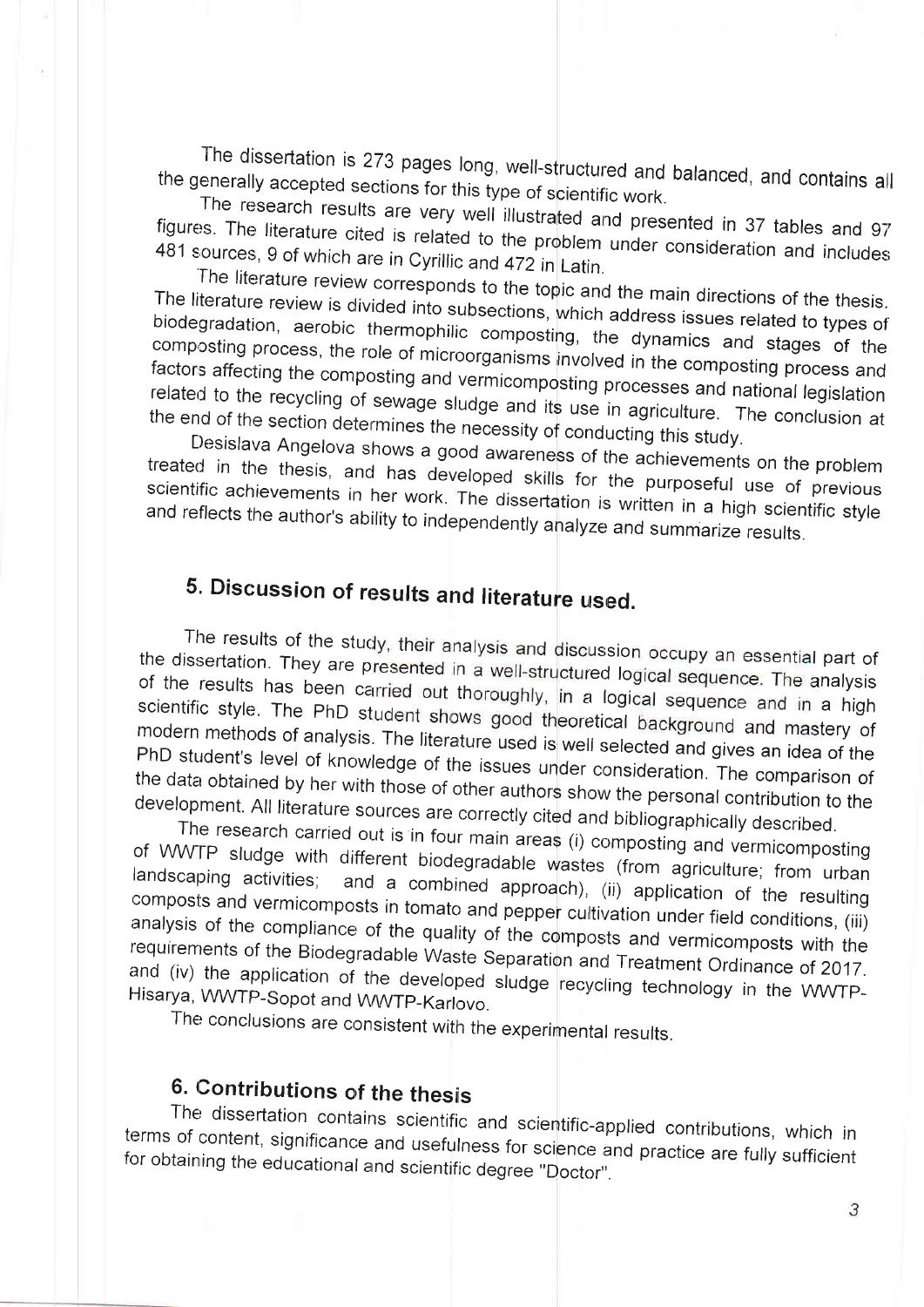#### Scientific contributions

- 1. For the first time in Bulgaria an integrated study of the treatment of sewage sludge by composting and vermicomposting has been conducted.
- 2. Models for the utilization of sewage sludge in agriculture, landscaping and land reclamation have been developed.
- 3. An approach to reduce the concentration of heavy metals originating from WWTP sludge in co-treatment has been established, resulting in an end product that meets the requirements set out in the Separate Collection of Bio-waste and Treatment of Biodegradable Waste Ordinance of 2017.
- 4. A way to reduce the loss of organogenic elements in the final products by returning the leachate to the system through dewatering has been established, for sludges with low heavy metal content.

## Scientific and applied contributions

- 1. An improvement in vermicomposting technology has been made by using composters instead of so-called beds.
- 2. The operation of circular economy principles has been demonstrated by recycling production waste and converting it into compost and vermicompost end products applied in agriculture.
- 3. The developed technology for recycling of sludge from WWTP was applied jointly with VIK-Plovdiv at the place of generation in WWTP Hisarya, WWTP Sopot and WWTP Karlovo. As a result, the composted sludge amounts to about 1050 t per year, and the resulting in situ vermicomposts meet the requirements for a compost product set out in the Ordinance on Separate Collection of Bio-waste and Treatment of Biodegradable Waste of  $2017$  and are used as a quality complex fertilizer for maintaining green areas.

# 7. Critical comments and questions.

I have no significant critical comments regarding the thesis and the abstract presented by Desislava Angelova.

I have the following questions for the PhD student:

1. In your opinion, how can the content of basic organogenic elements, such as nitrogen and phosphorus, be increased in the final product of composting?

2. What are the most important conditions for obtaining a quality end product when composting sludge from WWTP?

### 8. Published articles and citations.

Desislava Angelova has submitted 4 scientific publications related to the development of her dissertation. In three of the publications she is the first author. One of